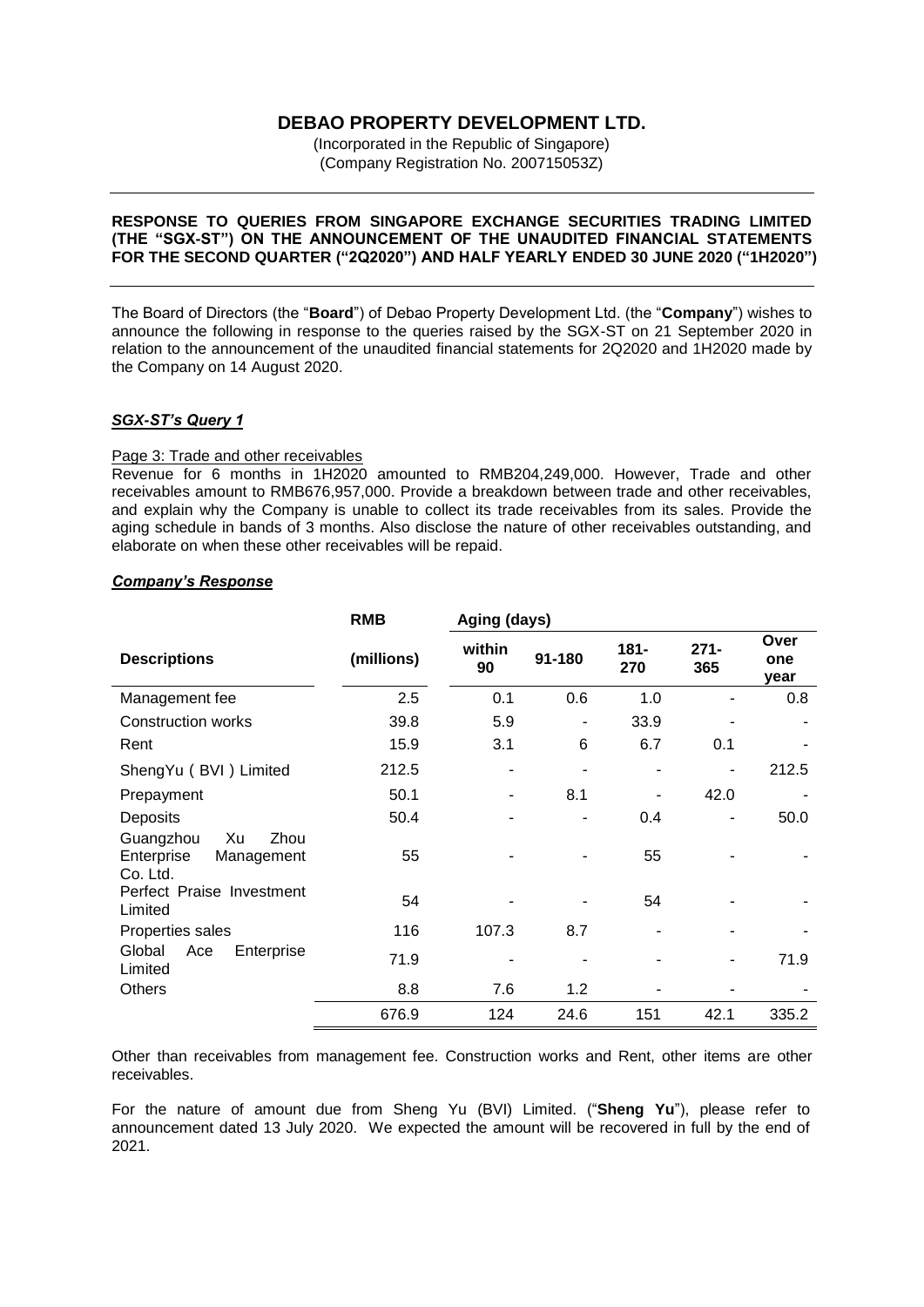For the nature of prepayments, please refer to announcement dated 13 July 2020. These items are expected to be fully utilised in FY2020.

For the nature of deposits, please refer to announcement dated 13 July 2020. These can only be recovered in two to three years when our existing development property projects are completed.

For the nature of receivables from Guangzhou Xu Zhou Enterprise Management Co. Ltd. and Perfect Praise Investment Limited, please refer to announcement dated 13 July 2020. These amounts can only be collected after shareholder approval for the transaction(s) is obtained at an extraordinary general meeting ("**EGM**"). The EGM circular has been prepared and is currently being reviewed by the SGX-ST.

Properties sales receivables relate to sales for which the buyers are taking a bank mortgage to pay the remaining amount. We will collect this amount only after the bank mortgage has been granted to the buyers. It usually takes one to three months for the banks to complete their mortgage approval process. Due to COVID-19 and Chinese New Year, the mortgage release process are delayed and resulted in the increase in this amount. They are expected to be received by the end of 2020.

For the receivables from Global Ace Enterprise Limited, please refer to announcement dated 13 July 2020. We are now receiving payment based on agreed schedule with full repayment expected by end of 2020.

## *SGX-ST's Query 2*

Page 3: Development Properties of RMB944,315,000 Provide a breakdown of the projects and a status update on the year of completion of these properties.

## *Company's Response*

|                 |                      | <b>Expected</b><br>Year of |  |
|-----------------|----------------------|----------------------------|--|
| <b>Projects</b> | <b>RMB</b> (million) | <b>Completion</b>          |  |
| Bay ONE         | 372                  | 2021                       |  |
| The Landmark    | 572                  | 2023                       |  |
|                 | 944                  |                            |  |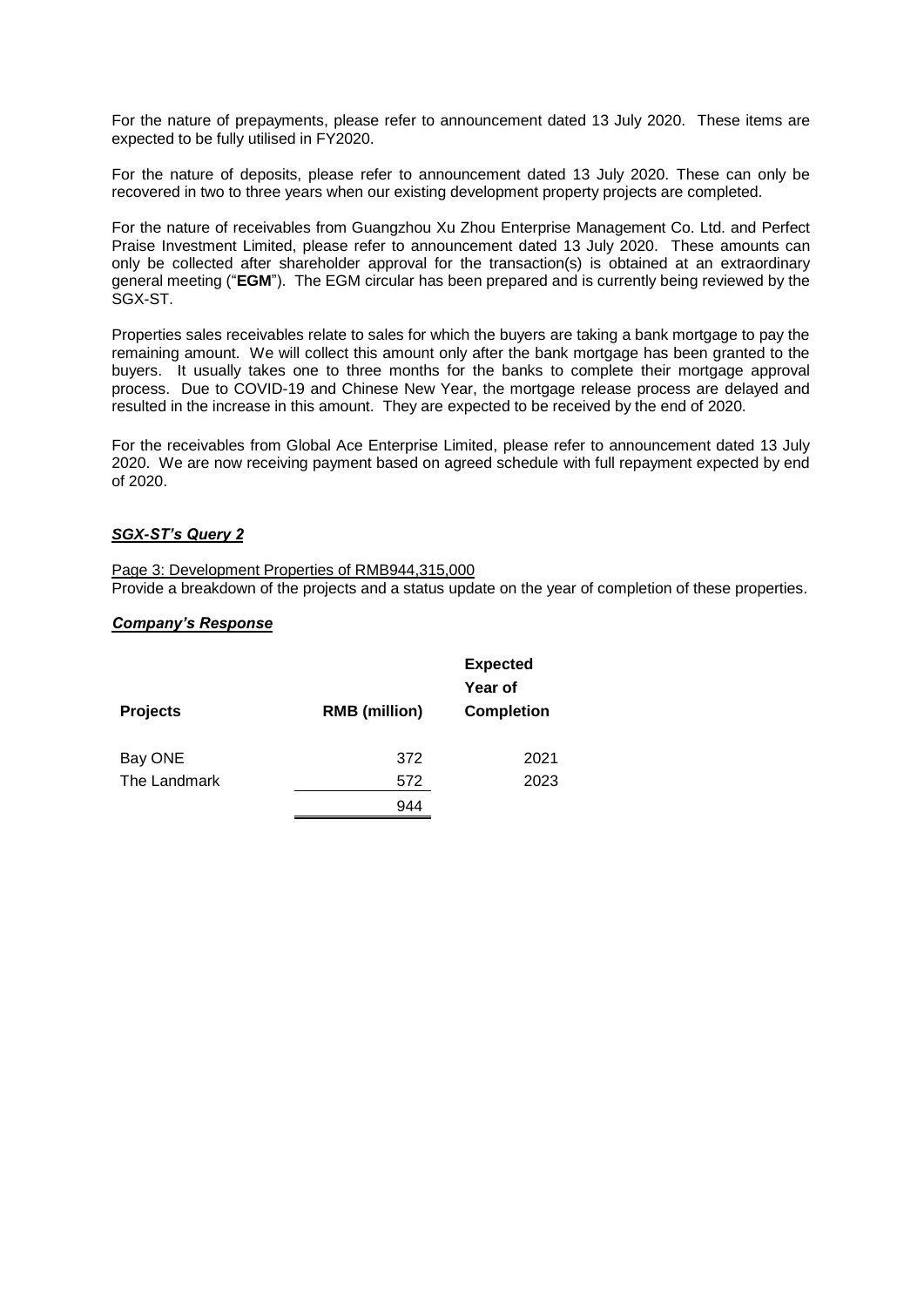## *SGX-ST's Query 3*

## Page 3: Investment Properties of RMB2,120,650,000

Please clarify if the Company has assessed the value of its investment properties and its basis of assessment. Please explain how the Board has addressed its mind to the carrying value of its properties and decided if any material change is required, in view of the current Covid-19 situation.

## *Company's Response*

The Group performs the annual valuation of the investment properties for financial reporting expenses, including Level 3 fair values according to the SFRS.

Level 3 fair values of the Group's properties have been derived using the sales comparison approach. Sales prices of comparable properties in close proximity are adjusted for differences in key attributes such as property size. The most significant input in this valuation approach is the reference to market evidence of transaction prices for similar properties and the rental income of the properties, and were performed in accordance with Royal Institution of Chartered Surveyors Valuation – Global Standards 2017. In estimating the fair value of the properties, the highest and best use of the properties is their current basis.

Discussion of valuation processes and results are held between the members of the Board of Directors based on the highest-and-best-use basis and market transacted data available publicly on a yearly basis.

The Group's policy is to recognise transfers into and out of fair value hierarchy levels as of the date of the event or change in circumstances that caused the transfer.

The Company has engaged licensed valuers to perform valuation appraisals for all its investment properties. The Group is currently undergoing its FY2019 audit, and the valuation reports will be reviewed by the auditors as part of the audit process. The Board will also assess the carrying values of its properties and decide if any material change is required in view of the current Covid-19 situation in the FY2019 audited figures.

## *SGX-ST's Query 4*

## Page 3: Negative working capital

Provide reasonable explanations for the negative working capital of RMB849,094,000. Explain how the Company is able to meet its short-term obligations as and when they fall due. Quantify and substantiate with data.

## *Company's Response*

As at 30 June 2020, the current liabilities of the company in RMB'000 are as follows:

| Liabilities and shareholders' equity                                         |           |
|------------------------------------------------------------------------------|-----------|
| <b>Current liabilities</b>                                                   |           |
| Bank and other loans                                                         | 1,458,488 |
| Trade and other payables                                                     | 785.425   |
| Lease payables                                                               | 32.817    |
| Contract liabilities                                                         | 80,000    |
| Provisions                                                                   | 90.515    |
| Tax payables                                                                 | 104.912   |
| Liabilities directly associated with disposal assets classified as held-for- |           |
| sale                                                                         | 174,616   |
| <b>Total current liabilities</b>                                             | 2,726,773 |
|                                                                              |           |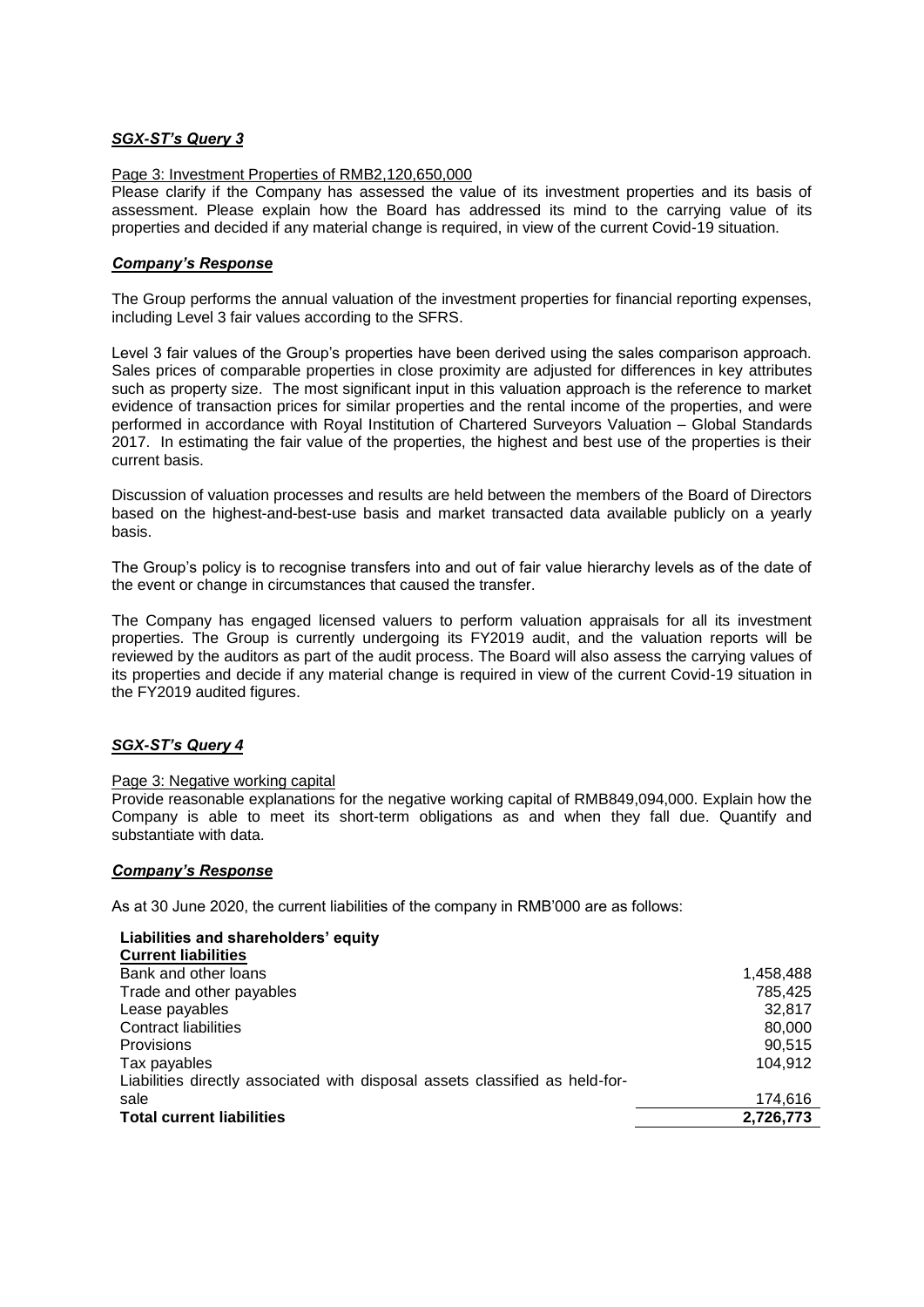The items that need to pay off are (1) Bank and other loans, (2) Trade and other payables and (3) Tax payables. Other items are accounting presentation only or there is no need to repay by cash within one year. i.e. they have its current assets counterparts to offset with

#### Banks and other loans

For bank and other loans, it can be divided into 3 categories, namely individuals, banks and non-bank loans.

Out of the bank and other loans, RMB 126 million is from individuals which have no fixed repayments terms. The Group is able to roll-over the borrowings if required.

For the loans from bank, it is amounted to RMB48.5 million, we have settled RMB 15 million as of 23 September 2020.

For the non-bank loans, RMB 20 million has no fixed repayment terms and we can continue the borrowings if required, RMB 1.06 billion is from a non financial institution of which we are able to roll over pending their internal due diligence work completed. For the remaining RMB190.6 million, although they have fixed repayment terms for progress repayment from 2019 to July 2021, the Group had complied with the China police to stop repayment until further notice.

Based on above, the bank and other loans that need to repay as net current liabilities down to RMB33.5.

#### Trade and other payables

In trade and other payables, it included (1) accounts payables, (2) other payables, (3) receipts in advance and (4) accruals.

Receipts in advance amounting to RMB 119.5 million need not be paid out, but will be kept as current liabilities for financial presentation only.

The accruals included RMB 335 million being interest to a non-financial institution. As mentioned above, this amount together with its loan is expected to roll over, pending their internal due diligence work completed.

Based on above, the trade and other payables that need to be repaid in one year will be reduced to RMB330.9 million

#### Lease payables

The lease payables approximately to RMB 32.8 million are fully payable as net current liabilities.

#### Contract liabilities

This item represent the amount we received in advance for certain sales. This is a non-cash accounting treatment only.

#### Provisions

It is provision for uncertain liabilities. The Company did not receive any claims in relation to matter that caused the provision. The company is of the view that the need of provision becomes crystalized is minimal.

#### Tax payables

This represent approximately RMB 6 million being provisions for profit tax. The remaining RMB 98.9 million are from audit adjustments in previous years of which auditors considered there we need to pay but the tax assessment from inland revenue already showed otherwise. We are negotiating with auditors to reverse this amount.